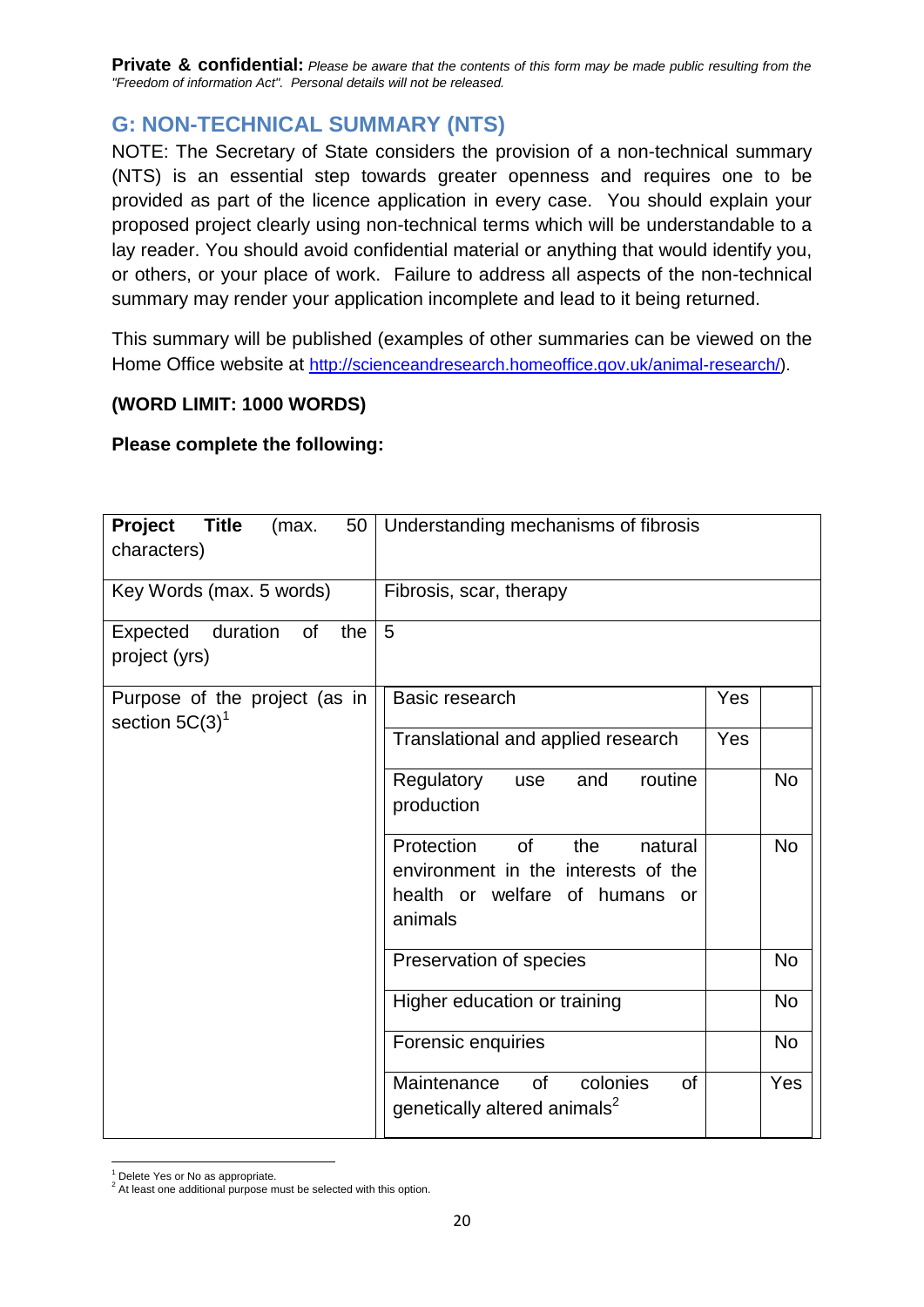**Private & confidential:** *Please be aware that the contents of this form may be made public resulting from the "Freedom of information Act". Personal details will not be released.* 

| Describe the objectives of the                                                                                                                                                  | Fibrotic diseases are increasing and a major cause                                                                                                                                                                                                                                                                                                                                                                                                                                                                                                                                                                                                                                                                                                                                                                                           |
|---------------------------------------------------------------------------------------------------------------------------------------------------------------------------------|----------------------------------------------------------------------------------------------------------------------------------------------------------------------------------------------------------------------------------------------------------------------------------------------------------------------------------------------------------------------------------------------------------------------------------------------------------------------------------------------------------------------------------------------------------------------------------------------------------------------------------------------------------------------------------------------------------------------------------------------------------------------------------------------------------------------------------------------|
| the<br>scientific<br>e.g.)<br>project                                                                                                                                           | of morbidity and mortality worldwide. In some                                                                                                                                                                                                                                                                                                                                                                                                                                                                                                                                                                                                                                                                                                                                                                                                |
| unknowns or scientific/clinical<br>needs being addressed)                                                                                                                       | cases, end-stage diseases can be treated by<br>transplantation; however, there is a huge shortage<br>of donor organs; significant side-effects from<br>immunosuppression; and focus on end-stage<br>disease is too late. Urgent development of novel<br>diagnostics to determine stage of disease and anti-<br>fibrotic therapies are needed. This requires a better<br>understanding of the underlying mechanisms of<br>fibrosis to develop hypothesis based approaches to<br>identify novel dynamic markers of disease and<br>targeted strategies for therapeutic intervention. The<br>aim of this project is to provide a greater<br>understanding of the molecular mechanisms<br>underlying chronic fibrotic diseases to instruct<br>identification of novel diagnostic and therapeutic<br>targets that can be used for patient benefit. |
| What are the potential benefits<br>likely to derive from this<br>project (how science could be<br>advanced<br>humans<br>or<br>or<br>animals could benefit from the<br>project)? | Fibrosis is a common step in the progression of the<br>majority of chronic diseases. However, there are no<br>approved anti-fibrotic drugs and diagnosis remains<br>poor. Our work in this area has already uncovered<br>novel mechanisms implicated in broad organ<br>fibrosis that are currently under discussion with<br>pharmaceutical companies as novel diagnostic /<br>therapeutic strategies in fibrosis. There are clear<br>implications for patient benefit and this has only<br>been achieved by proof of principle using both in<br>vitro and in vivo models of disease.                                                                                                                                                                                                                                                         |
| What<br>species<br>and<br>numbers<br>of<br>approximate<br>animals do you expect to use<br>over what period of time?                                                             | We will use rat but more often mouse, particularly<br>because of the ability to use genetically modified<br>strains. Over a period of 5 years, with funding and<br>staff / students working on these projects, I would<br>expect breeding numbers to reach approximately<br>10,000 mice using several different genetic strains<br>and for experimental protocols $~1,500$ rats and<br>10,000-15,000 mice (a mix of wild type background<br>and genetically modified animals).                                                                                                                                                                                                                                                                                                                                                               |
| In the context of what you<br>propose to do to the animals,<br>what are the expected adverse                                                                                    | In most instances, tissue from animals will be<br>removed for studies in the laboratory. In some<br>instances, animals will be treated with agents that                                                                                                                                                                                                                                                                                                                                                                                                                                                                                                                                                                                                                                                                                      |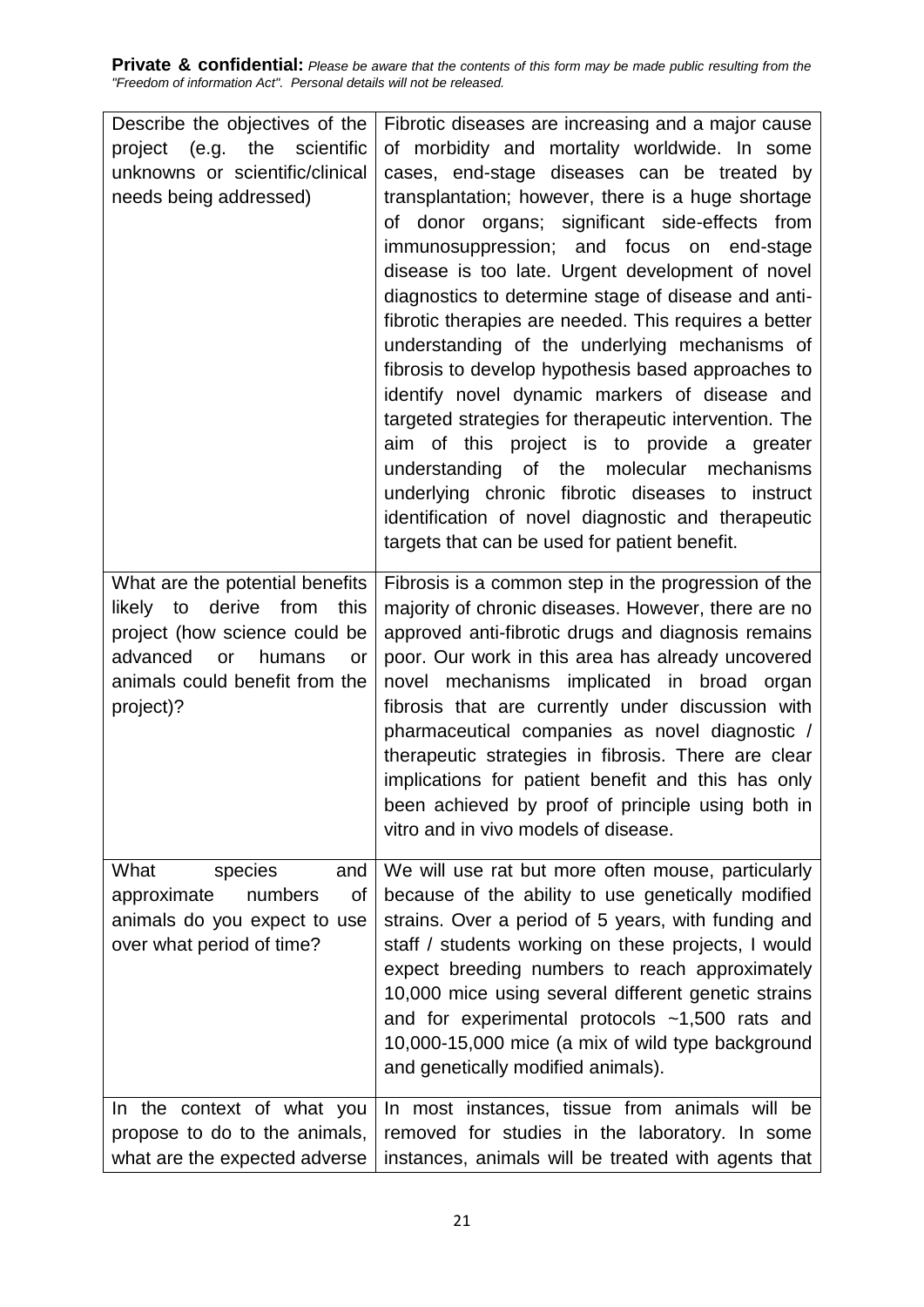**Private & confidential:** *Please be aware that the contents of this form may be made public resulting from the "Freedom of information Act". Personal details will not be released.*

| effects and the likely/expected<br>level of severity? What will<br>happen to the animals at the<br>end?  | cause fibrosis. Although transient discomfort may<br>occur at the time of administration the animals<br>appear normal soon afterwards. Similar to humans,<br>animals can sustain fibrotic injury for a long period<br>of time with no apparent symptoms. In the rare<br>scenario that an animal shows signs of organ<br>failure the animal will be put down to ensure the<br>animal does not exceed the severity limits set out in<br>the project. Some animals will undergo surgery to<br>induce fibrosis, but these are not life-threatening<br>procedures. Animals will suffer moderate adverse<br>effects from this, which are similar to and primarily<br>associated with the surgical procedure, the effects<br>of which will be alleviated with pain-killing drugs.                       |
|----------------------------------------------------------------------------------------------------------|--------------------------------------------------------------------------------------------------------------------------------------------------------------------------------------------------------------------------------------------------------------------------------------------------------------------------------------------------------------------------------------------------------------------------------------------------------------------------------------------------------------------------------------------------------------------------------------------------------------------------------------------------------------------------------------------------------------------------------------------------------------------------------------------------|
| <b>Application of the 3Rs</b>                                                                            |                                                                                                                                                                                                                                                                                                                                                                                                                                                                                                                                                                                                                                                                                                                                                                                                  |
| 1. Replacement<br>State why you need to use<br>animals and why you cannot<br>use non-animal alternatives | Despite progress in understanding the biology of<br>fibrotic diseases, these discoveries have been<br>unsuccessfully translated into the clinic. Fibrotic<br>diseases are complex which develop and resolve<br>over many weeks; involving the organ, immune<br>system and cell-cell interactions. For this reason, it<br>is not possible to study these events in isolation in<br>an in vitro / ex vivo system.                                                                                                                                                                                                                                                                                                                                                                                  |
| 2. Reduction<br>Explain how you will assure<br>the use of minimum numbers<br>of animals                  | calculations performed<br>based<br>Power<br>an<br>on<br>important component of fibrosis (collagen<br>deposition) indicate 6 animals per group are<br>required to analyse the fibrotic processes. For<br>example our experience of biological variability<br>shows fibrotic livers of 6 weeks CCl <sub>4</sub> treated rats<br>have a mean collagen (hydroxyproline) content of<br>1.45 $\pm$ 0.25 (SD) mmol/g liver. Based on these<br>data, accepting an 80% chance of detecting this<br>difference at the level of $p \ge 0.05$ , gives a sample<br>size of $16/(1.74)^2 = 5.3$ animals per group.<br>Where possible we will make use of archived<br>material and importantly make use human cells and<br>tissue to reduce animal use.<br>Through refining our technical skills, see below, we |